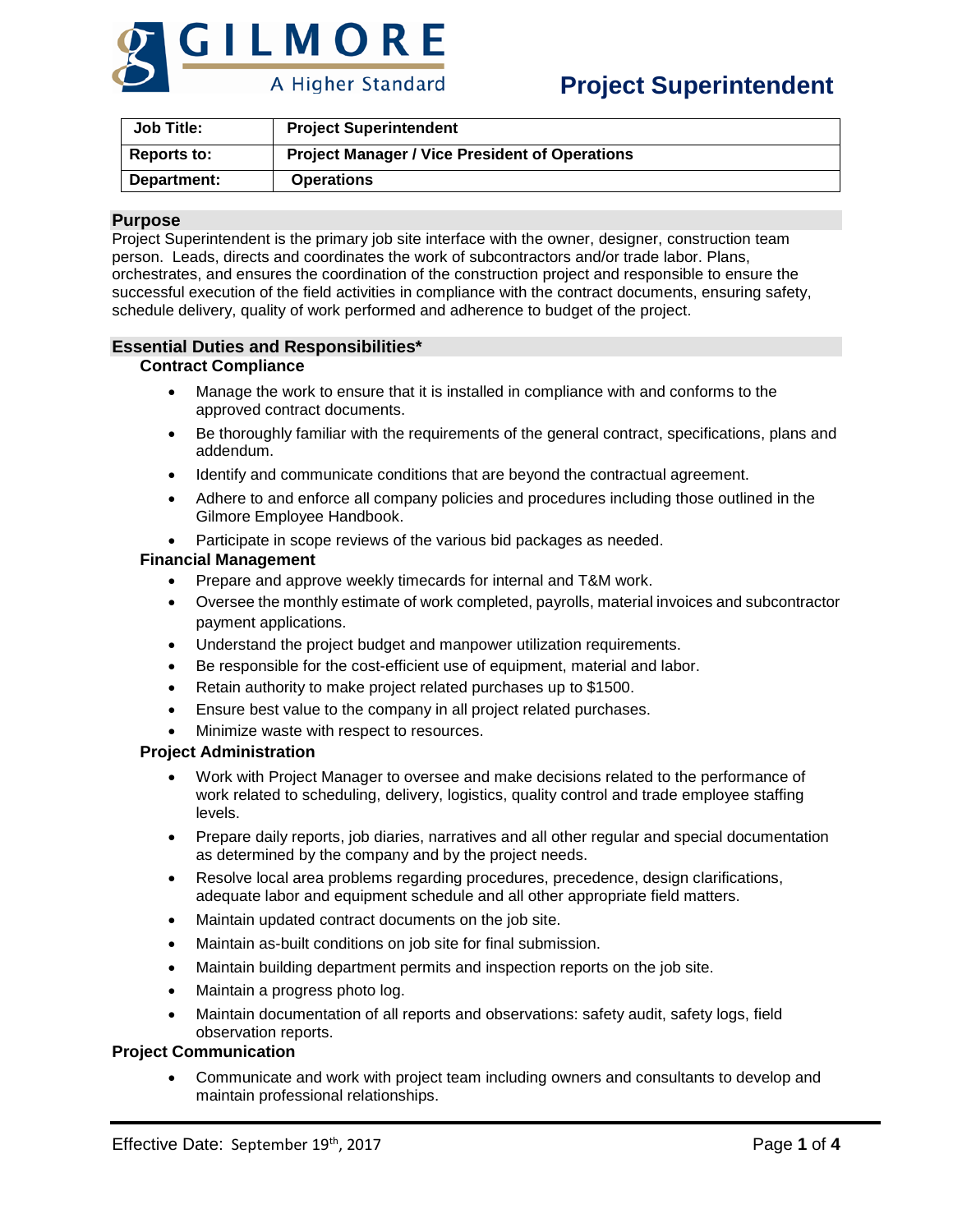

# **Project Superintendent**

- Establish and maintain good relationship with building officials, local businesses and fire and police departments.
- Manage and communicate field conditions and issues that affect the successful completion of the project. Investigate and resolve such conditions and issues.
- Communicate field conditions with all team members in a timely manner.
- Lead all weekly job site coordination meetings with all relevant subcontractors.
- Provide off-hour contact information to relevant team members for emergencies.
- Maintain regulatory postings and information at the job site, readily accessible to the workers.

## **Field Management**

- Develop the progress schedule and determine sequencing of work with the Project Manager. Develop and implement recovery strategies to maintain project schedule.
- Prepare, distribute and monitor short term interval schedules on a weekly basis.
- Monitor progress schedule in relation to the overall project goals.
- Maintain job site security and inventory of equipment and materials.
- Develop, manage and enforce a site-specific safety and risk management program as required and ensure subcontractor compliance with Gilmore standards and all applicable safety codes and regulations.
- Develop and administer the site utilization program, site services, security arrangements, and other facilities necessary for appropriate service to the construction effort.
- Identify and execute field-construction and work-sequence activities.
- Monitor actual versus required performance by all parties.
- Determine whether subcontractors are providing sufficient work force and hours of work to achieve performance commitments.
- Identify and enforce a quality control management system.
- Monitor the company's purchasing and project engineering functions to ensure all subcontractors, material purchases, submittals, deliveries, clarifications and changes are processed in time to guarantee jobsite arrival by or before the times needed.
- Direct any company field staff and labor crews to promote coordinated project operations.
- Provide responsible and efficient resolutions for field conflicts.
- Maintain and enforce a project housekeeping program.
- Other duties as needed or required.

# **Qualifications**

- Minimum 10 years' experience in construction or construction related field; five years as a superintendent.
- Bachelor's degree in Construction Management or related field of study preferred. Experience could be substituted for lack of degree.
- Knowledge of building construction, means and methods, scheduling and cost control procedures, general contract, general conditions, subcontract documents, drawings and specifications.
- Proficient computer skills in Microsoft Word, Excel, Outlook, Projects, and PASKR.
- Ability to read, understand and interpret contract documents, drawings specifications, scopes of work and project schedule.
- Demonstrated leadership and interpersonal skills.
- Very strong oral and written communication skills required.
- OSHA 30-hour certification.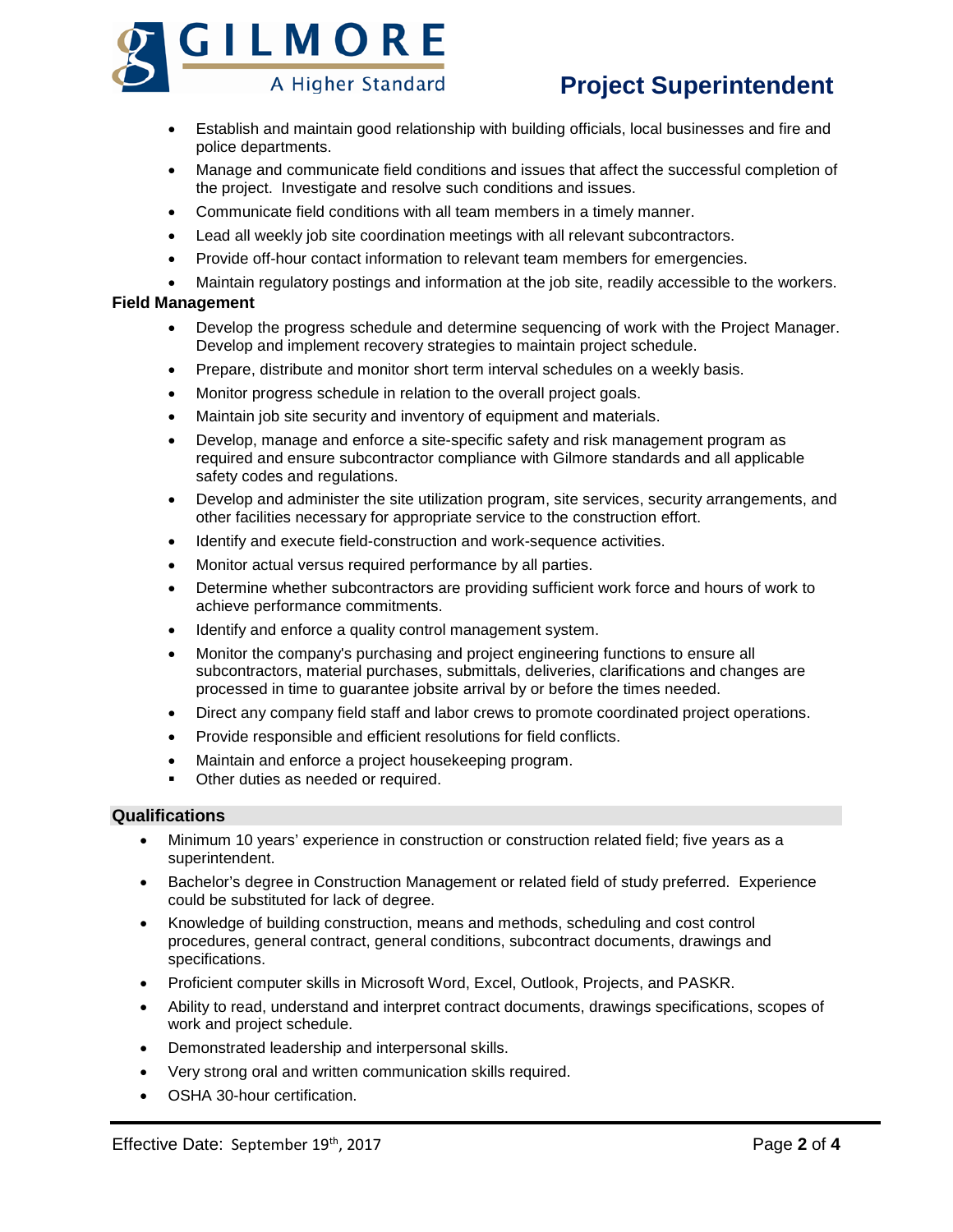

- CDOT erosion control management certification.
- CPR and first aid certification.
- Well organized and detail oriented.
- Material take-offs and ordering.
- Must pass criminal background check, MVR review and drug test.

## **Key Performance Indicators**

Effective performance of a Superintendent centers around the ability to manage and organize a project from pre-construction to project closeout on site. These abilities provide the entire project team with confidence that all bases are being touched.

- Job and contract knowledge, productivity, cost effective and schedule management
- Judgement, problem solving and adaptability skills
- Communication (written and oral), decision making and record keeping
- Productivity, quality, safety and compliance skills
- Leadership, crew/subcontractor management, teamwork, client relationship skills
- Team participation and attitude

# **Working Conditions**

The work environment characteristics described here are representative of those an employee encounters while performing the essential functions of this job. Reasonable accommodations may be made to enable individuals with disabilities to perform the essential functions. While performing the duties of this job, the employee regularly works on-site at the construction work site where the employee is exposed to moving mechanical parts; high precarious places; fumes or airborne particles; outside weather conditions and risk of electrical shock. The noise in these work environments is usually moderate to very loud.

#### **Physical Requirements**

The physical demands described here are representative of those that must be met by an employee to successfully perform the essential functions of this job. Reasonable accommodations may be made to enable individuals with disabilities to perform the essential functions. Performance of the duties will occasionally require physical ability to climb permanent and temporary stairs, passenger use of construction personnel hoists, ability to climb ladders and negotiate work areas under construction. Specific vision abilities required by this job include close vision, peripheral vision, depth perception, and the ability to adjust focus. Performing this job requires use of hands to finger, handle, or feel objects, tools or controls, sit, talk and hear (bells, whistles, etc.), stand, climb, balance, stoop, kneel, crouch, or crawl. Employee must occasionally lift and/or move up to 50 lbs.

\*\*To comply with regulations by the American with Disabilities Act (ADA), the principal duties in job descriptions must be essential to the job. To identify essential functions, focus on the purpose and the result of the duties rather than the manner in which they are performed. The following definition applies: a job function is essential if removal of that function would fundamentally change the job.

| Approved by:   | Vice President of Operations |
|----------------|------------------------------|
| Date approved: | September 19, 2017           |
| Reviewed:      | September 19, 2017           |

This job description is not to be construed as an exhaustive statement of duties, responsibilities or requirements. Employees will be required to perform any other job-related instructions as requested by their supervisor, subject to reasonable accommodations.

# **Gilmore Construction is an Equal Opportunity Employer**